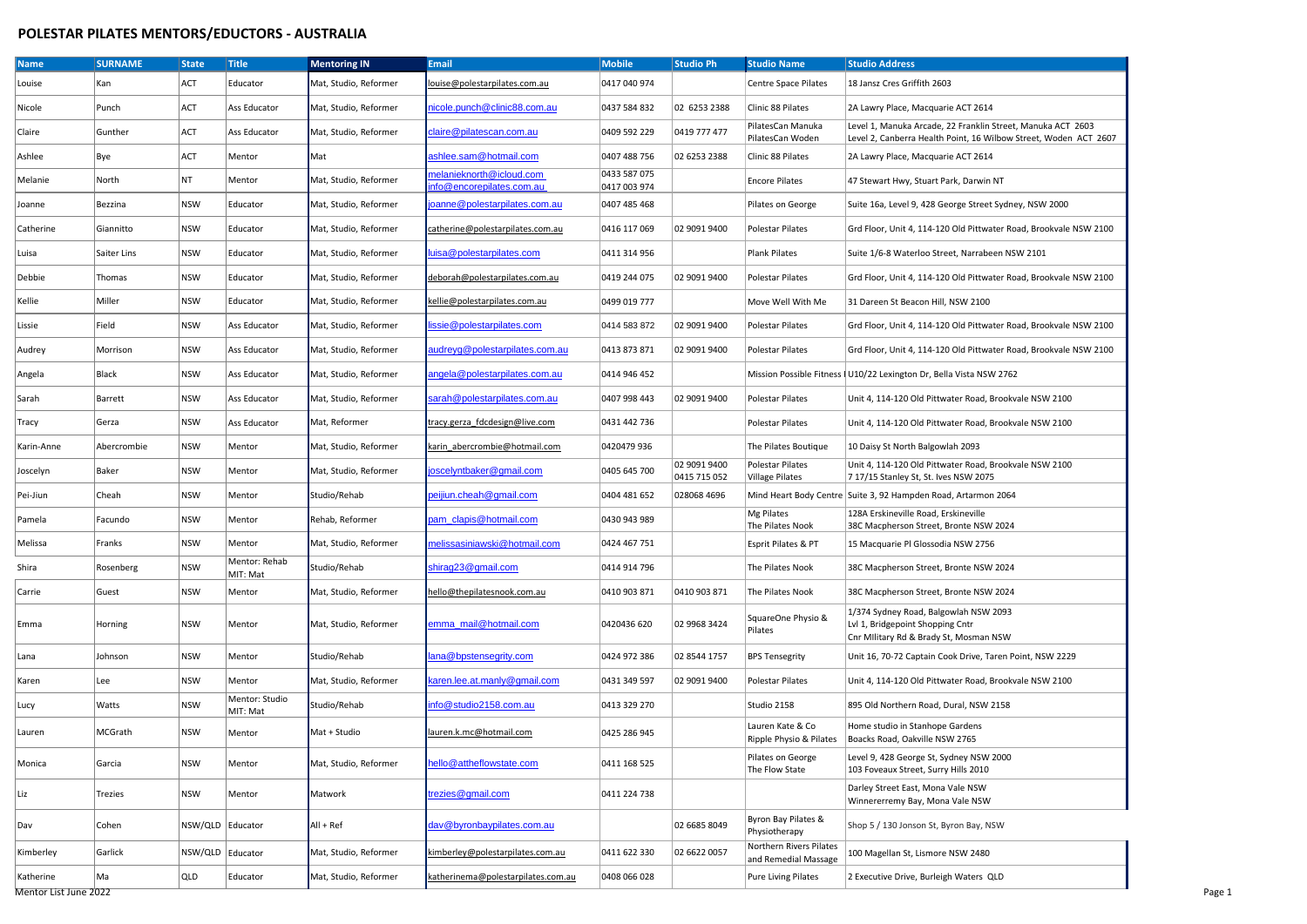| <b>Name</b>                                      | <b>SURNAME</b> | <b>State</b> | <b>Title</b>                 | <b>Mentoring IN</b>    | <b>Email</b>                           | <b>Mobile</b> | Studio Ph                    | <b>Studio Name</b>                                     | <b>Studio Address</b>                                                                         |  |
|--------------------------------------------------|----------------|--------------|------------------------------|------------------------|----------------------------------------|---------------|------------------------------|--------------------------------------------------------|-----------------------------------------------------------------------------------------------|--|
| Amanda                                           | Erlank         | QLD          | Educator                     | Mat, Studio, Reformer  | amanda@kinectedpilates.com.au          | 0420308 565   |                              | Kinected Pilates Studio                                | 18/247 David Low Way, Peregian Beach, QLD 4573                                                |  |
| Keely                                            | Mancini        | QLD          | Ass Educator                 | Mat, Studio, Reformer  | eely@polestarpilates.com               | 0424 609 493  |                              | Pilates Box Wooloowin                                  | 16 Price Street Wooloowin 4030                                                                |  |
| Kristen                                          | Eales          | QLD          | Mentor<br>MIT - Mat          | Mat, Studio, Reformer  | kristen.eales@thebodyrefinery.com.au.  | 0415 445 469  | 07 3358 3915                 | The Body Refinery                                      | Unit 2/15 Lamington Street, New Farm, Qld, 4005                                               |  |
| Sarah                                            | Holloway       | QLD          | MIT-Studio<br>Mentor-Mat     | Mat                    | arah.holloway@thebodyrefinery.com.a    | 0438 190 060  | 07 3358 3915                 | The Body Refinery                                      | Unit 2/15 Lamington Street, New Farm, Qld, 4005                                               |  |
| Rachel                                           | Reid           | QLD          | Mentor                       | Mat, Studio, Reformer  | achel.lee.reid@gmail.com               | 0402 424 504  |                              | Rae's Pilates.Massage<br>Studio 4 Injury Rehab         | Barrett St, Tweed Heads West<br>4A 18-20 Stuart St Tweed Heads 2585.                          |  |
| Jenni                                            | Guest          | SA           | Educator                     | Mat, Studio, Reformer  | enni@polestarpilates.com.au            | 0438 296 613  | 08 8293 1100                 | Smart Health Trg Svs                                   | 12/22 Richmond Rd, Keswick SA 5035                                                            |  |
| Brad                                             | Jamieson       | SA           | Educator                     | Mat, Studio, Reformer  | brad@polestarpilates.com.au            | 0414 781 466  |                              | <b>Extend Pilates</b>                                  | 193 Port Rd Queenstown SA                                                                     |  |
| Kylie                                            | Rankin         | SA           | Educator                     | Mat, Studio, Reformer  | kylie@pivotalphysio.com.au             | 0408 498 170  | 08 8342 5593                 | Pivotal Physiotherapy<br>and Pilates                   | 133 Archer St North Adelaide, SA                                                              |  |
| Melissa                                          | Anderson       | SA           | Mentor                       | Mat, Studio, Reformer  | melissa@korpermotuspilates.com.au      | 0409 837 729  |                              | Korpermotus Pilates                                    | Level 1, 123 Unley Road, Unley 5061                                                           |  |
| Emma                                             | Fletcher       | SA           | MIT: Mat                     | Studio                 | fletcher.emma@me.com                   | 0467 601 501  | 08 88252862                  |                                                        | Advanced Physio Solut 21 Ellen Street, Moonta, SA                                             |  |
| Serena                                           | Murphy         | SA           | Mentor: Studio<br>Mentor     | Mat, Studio, Reformer  | nfo@physioandpilatesatthebay.com.au    | 0421 939 224  |                              |                                                        | Physio and Pilates at the 118 Partridge St, Glenelg South 5045                                |  |
| Kelsy                                            | Gous           | SA           | Mentor                       | Mat                    | elsey.gous@outlook.com                 | 0418 141 151  | 08 8293 1100                 | Smart Health Trg Svs                                   | 12/22 Richmond Rd, Keswick SA 5035                                                            |  |
| Phil                                             | Ladlow         | TAS          | Educator                     | Studio/Rehab           | phil@polestarpilates.com.au            | 0407 060 254  | 03 6224 9777                 | AllCare Physiotherapy                                  | 68 Sandy Bay Road, Sandy Bay TAS 7005                                                         |  |
| Jude                                             | Hillhouse      | TAS          | Mentor                       | Mat, Studio, Reformer  | judehillhouse@gmail.com                | 0418 820 430  |                              | The Body Loft                                          |                                                                                               |  |
| Natalie                                          | Whish-Wilson   | TAS          | Mentor                       | Mat, Studio, Reformer  | Natalie@inbalancephysio.com.au         | 0437 707 123  | 03 6334 4766                 |                                                        | In-Balance Physio & Pilat 18-20 Paterson St, Launceston TAS 7250                              |  |
| Nicholas                                         | Allan          | VIC          | Educator                     | Studio/Rehab           | <u>nicholas@polestarpilates.com.au</u> | 0402 128 308  | 03 9606 0600                 | Winter Sports                                          | Level 2, The Obrien Group Arena                                                               |  |
| Lochie                                           | Ngo            | VIC          | Educator                     | Mat, Studio, Reformer  | lochie@polestarpilates.com.au          | 0422 545 114  | 03 9428 3330                 | Physiotherapy<br><b>Dynamic Stability</b>              | 105 Pearl River Road, DOCKLANDS, VIC 3008<br>Level 1, 161-165 Swan St, RICHMOND, VIC, 3121    |  |
| Darren                                           | Stojanovic     | VIC          | Educator                     | Mat, Studio, Reformer  | darren@polestarpilates.com.au          | 0407 452 837  | 03 9428 3330                 | Dynamic Stability                                      | Suite 5-7, 83 Glen Eira Road, RIPPONLEA 3185<br>Level 1, 161-165 Swan St, RICHMOND, VIC, 3121 |  |
| Kimi                                             | Broadbent      | VIC          | Educator                     | Mat, Studio, Reformer  | <u>imi@polestarpilates.com.au</u>      | 0413 443 490  |                              | The Pilates Vibe                                       | 2/132 Nepean Hwy, Aspendale, VIC 3195                                                         |  |
| Barbara                                          | Scafidi        | VIC          | Educator                     | Mat, Studio, Reformer  | parbara@polestarpilates.com.au         | 0411 877 998  |                              | Fluid Pilates                                          | 158 Johnston St, Collingwood VIC 3066                                                         |  |
| Karin                                            | Krouse         | VIC          | Asst Ed/Mentor               | Mat, Studio, Reformer  | <u>karinkrouse@bigpond.com</u>         | 0404 137 092  | 03 9428 3330                 | Inform Physiotherapy<br><b>Dynamic Stability</b>       | 87 Arthur St, Fairfield VIC 3078<br>Level 1, 161-165 Swan St, RICHMOND, VIC 3121              |  |
| Andrew                                           | Fitzgerald     | VIC          | Mentor                       | Studio/Rehab, Reformer | myofitzgerald@hotmail.com              | 0425 182 206  | 03 9482 1177<br>03 9428 3330 | <b>Body Centre Pilates</b><br><b>Dynamic Stability</b> | 268 Wingrove St, Fairfield, VIC 3078<br>Level 1, 161-165 Swan St, RICHMOND, VIC, 3121         |  |
|                                                  |                | VIC          |                              |                        | ngrid@polestarpilates.com.au           | 0447 110 512  |                              |                                                        |                                                                                               |  |
| Ingrid                                           | Lamb           |              | Mentor                       | Mat, Studio, Reformer  |                                        |               |                              | The Pilates Place                                      | 11 Stortford Avenue, Ivanhoe VIC 3079                                                         |  |
| Robyn                                            | Simmons        | VIC          | MIT                          | Reformer               | <u>robynsimmons@cuepilates.com</u>     | 0439 909 460  |                              | Cue Pilates Studio<br>Move at Will                     | 10 Station Street, Kew East VIC 3102<br>19 Princeton Drive, Keysborough 3173                  |  |
| Sharon                                           | van Geelen     | VIC          | Mentor                       | Mat, Reformer          | sharonvangeelen@outlook.com            | 0402 890 581  |                              | Move Move<br><b>Precision Pilates</b>                  | 2/168 Chesterville Rd, Cheltenham VIC 3192                                                    |  |
| Marta                                            | Van Heerden    | VIC          | Mentor                       | Mat, Studio/Rehab      | <u>solymosimarta@yahoo.co.uk</u>       | 0477 727 337  | 08 9228 2778                 | Parkdale<br>Performance Pilates &                      | 147 Como Parade E, Parkdale VIC 3195<br>189 Carr Place, Leederville WA 6007                   |  |
| Cindy                                            | Davis          | WA           | Educator                     | Studio/Rehab           | cindy@polestarpilates.com.au           | 0422 717 717  | 08 9286 1000                 | Physio                                                 | 110 Napier St, Cottesloe WA 6011                                                              |  |
| Renee                                            | Hamersley      | WA           | Educator                     | Mat, Reformer          | renee@polestarpilates.com.au           | 0415 316 564  |                              | <b>RENZ Pilates</b><br>Performance Pilates &           | Cottesloe WA 6011 (PO Box 819)                                                                |  |
| Audrey                                           | Ng             | WA           | Educator                     | Mat, Studio, Reformer  | audrey@polestarpilates.com.au          | 0407 407 531  | 08 9228 2778                 | Physio                                                 | 189 Carr Place, Leederville WA 6007                                                           |  |
| Lisa                                             | Nikolich       | WA           | Educator                     | Mat, Studio, Reformer  | isan@polestarpilates.com.au            | 0400 830 645  | 08 9227 6641                 | Perth Pilates Studio                                   | 6/299 Charles St, North Perth, WA 6006                                                        |  |
| Elizabeth                                        | Wilson         | WA           | Educator                     | Mat, Studio, Reformer  | liz@polestarpilates.com.au             | 0429 482 951  | 08 9227 6641                 | Perth Pilates Studio                                   | 6/299 Charles St, North Perth, WA 6006                                                        |  |
| Karolina                                         | Nesterowicz    | WA           | Educator                     | Mat, Studio, Reformer  | sarolina@polestarpilates.com.au        | 0431 969 198  | 08 6110 3331                 | <b>Embody Physiotherapy</b><br>+ Pilates               | 29 Murray St. Como WA 6152                                                                    |  |
| Vivian                                           | Dias Lopes     | WA           | Educator                     | Mat, Studio, Reformer  | ivian@polestarpilates.com.au           | 0449 702 206  | 08 9227 6641                 | Perth Pilates Studio                                   | 6/299 Charles St, North Perth WA 6006                                                         |  |
| Jen                                              | Cooksey        | WA           | Educator                     | Mat, Studio, Reformer  | enc@polestarpilates.com.au             | 0412 164 454  | 08 9227 6641                 | Perth Pilates Studio                                   | 6/299 Charles St, North Perth WA 6006                                                         |  |
| Eleonora   Angelopoulos<br>Mentor List June 2022 |                | WA           | Assistant Educator<br>Mentor | Reformer<br>Mat        | eleonora.angelopoulos@gmail.com        | 0466 252 922  | 08 9227 6641                 |                                                        | The Perth Pilates Studio   6/299 Charles Street, North Perth WA 6006                          |  |